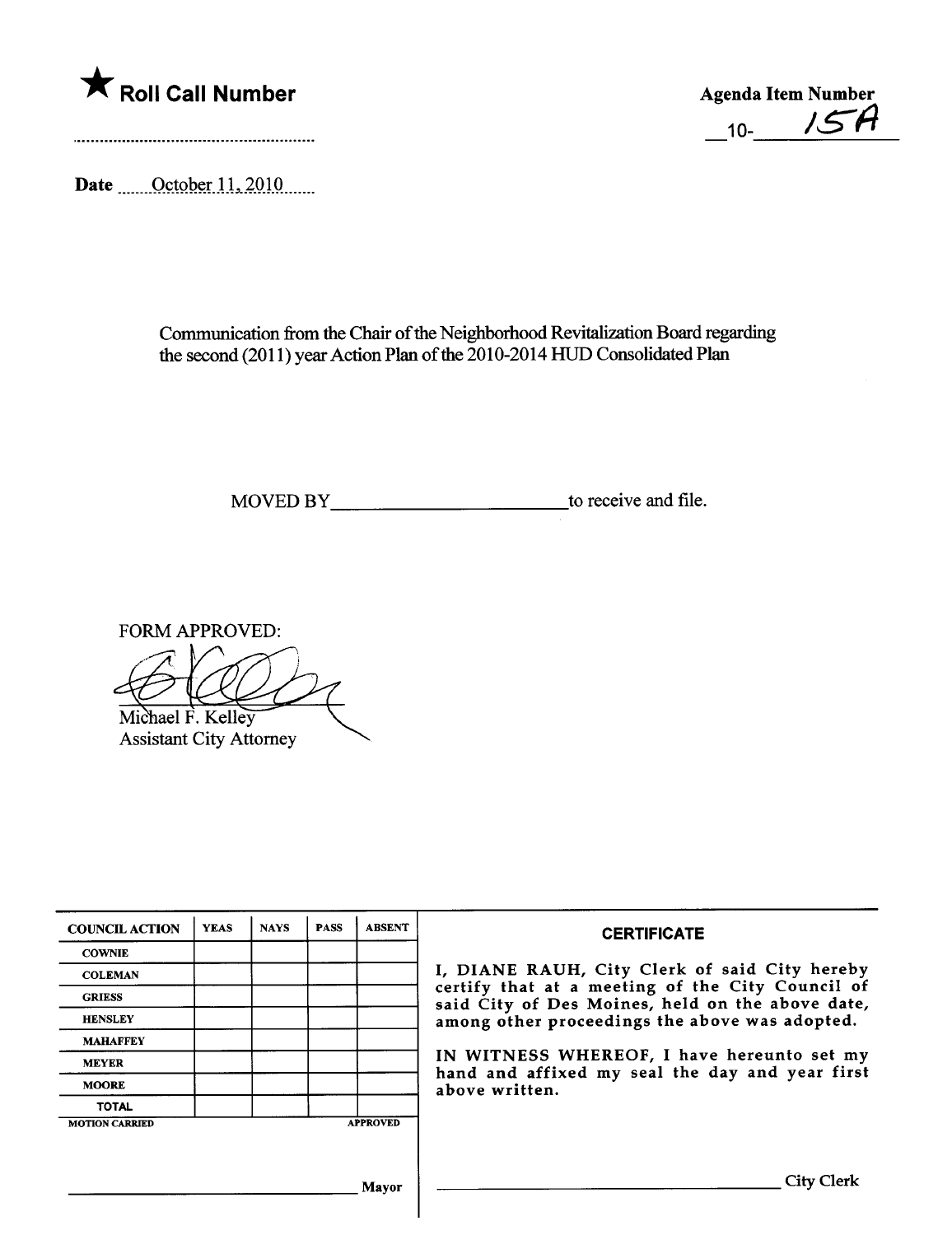TO: The Honorable Mayor and Members of the City Council

FROM: Neal Westergaard, Chair Neighborhood Revitalization Board

SUBJECT: 2011 HUD Consolidated Plan Recommendations

DATE: October 7, 2010

At their meeting on Wednesday, October 6, 2010, the Neighborhood Revitalization Board (NRB) adopted the attached funding recommendations for the 2011 HUD Consolidated Plan. The Plan includes the Community Development Block Grant (CDBG), Home Investment Partnerships (HOME) and the Emergency Shelter Grant (ESG) Programs.

The recommended allocations are based on community development objectives, which are included in the 5-year (2010-2014) HUD Consolidated Plan Strategy recommended by the NRB and adopted by the City Council on June 22, 2009. Notices of Funding Availability (NOFAs) were developed based on the objectives and the NOFAs for the First and Secondyear Action Plans were also approved by the City Council on June 22, 2009 and forwarded to potential operating agencies and city departments on June 26, 2009.

On September 8,2010, the NRB received the following estimate of HUD Consolidated Plan funding to be available in 2011: \$4,638,276 in CDBG; \$1,082,485 in HOME, and \$187,214 in ESG. After adding carryover funds (\$166,616) and deducting for planning, management, indirect costs, citizen participation, and monitoring, there is \$5,078,982 available for projects (\$3,926,892 CDBG, \$974,237 HOME, and \$177,853 ESG).

The NRB recommendations take into consideration the City-Wide Strategic Plan, the Neighborhood Revitalization Plans, the 12 City Council Goal Statements, and the goals of the CDBG, HOME, and ESG programs which, are " to primarily benefit low- and moderate- income persons by providing decent housing; a suitable living environment; and expanding economic opportunities ".

Most of the projects were funded at approximately the same level as last year, but in order to meet the 2011 budget projections, the NRB had to allocate less than what was requested by most agencies. The NRB recommendations also reflect the City Council's action at their meeting on December 21, 2009, to reduce the CDBG allocation to non-profit agencies by 50% in 2011.

Chris Johansen, Assistant City Manager met with the NRB on Wednesday, October 6, 2010 to discuss the City staff's recommendations for allocation of the HUD 2011 Consolidated Plan funding.

The NRB adopted the attached recommendations for allocation of the 2011 Consolidated Plan funds, which include the following changes to the staff recommendations:

. Neighborhood Based Service Delivery (NBSD): staff recommendation - \$1,516,184. NRB recommendation \$1,416,184. The staff recommendation is a significant increase (\$452,000) over the 2010 allocation and while the NRB is aware that this program is effective and well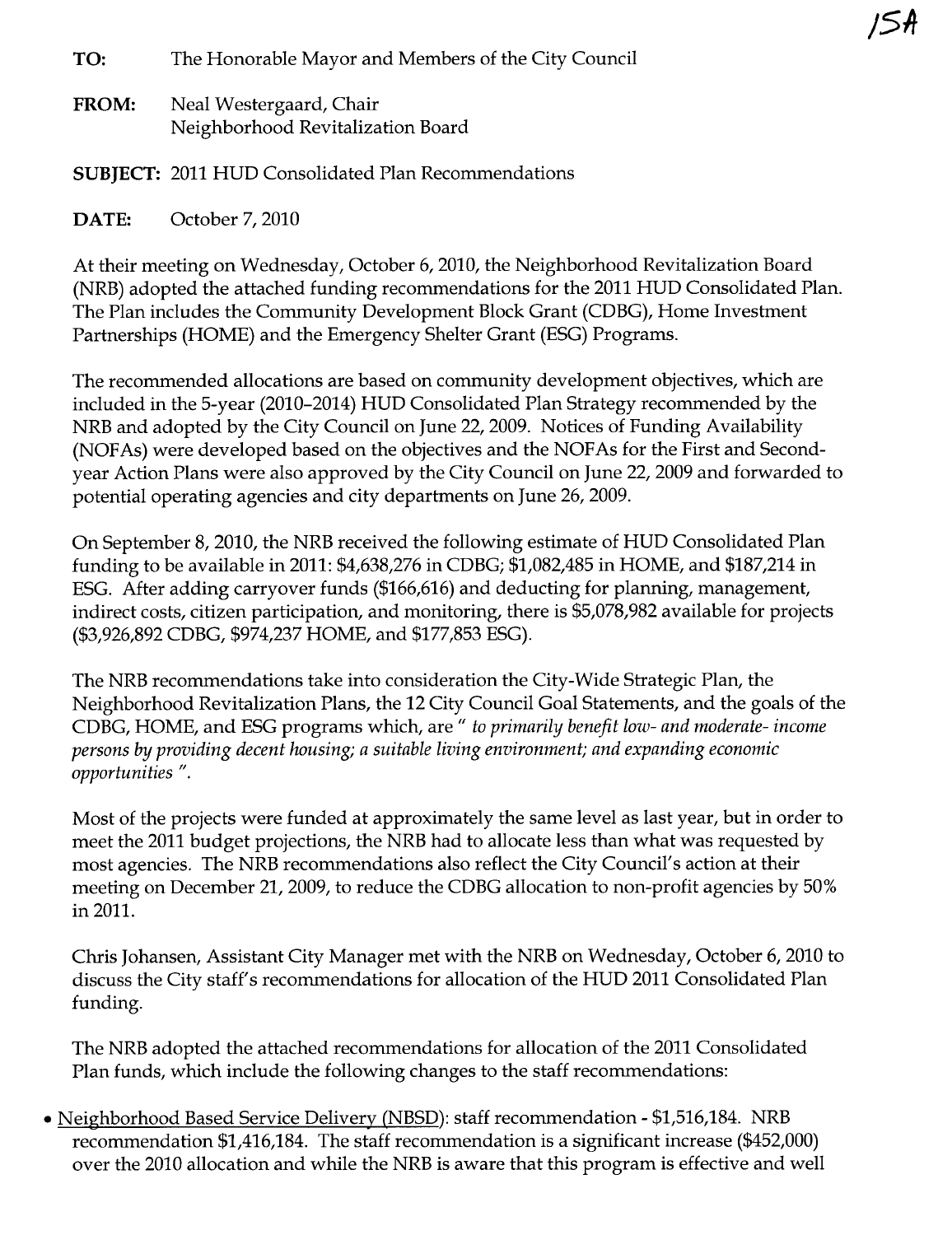received by residents, the federal funding amounts to almost half of the total costs of the program and is nearly 40% of the projected total CDBG allocation. The NRB believes that the program could operate more efficiently by requiring landlords to take part in the Policesponsored program for screening potential tenants. We also recommend that the City reevaluate the CDBG share of the costs and work toward reducing the allocation in the future.

- . Neighborhood Site Office Service Delivery: staff recommendation \$225,000. NRB recommendation - \$325,000. The additional funding would come from the \$100,000 reduction in the NBSD allocation. The economic crisis has resulted in more households seeking assistance in meeting basic needs. The site offices provide helpful information and referrals for assistance, and also operate programs in coordination with other area service providers that help meet these needs.
- DART Opportunities Thru Transit last year the NRB recommended that the agency develop a sliding scale based on income that will allow more people to participate at little or no cost. This program assists low-income people to get to work and/ or job training. Lack of transportation is a significant barrier to employment and training. It is our understanding that there is a waiting list for people who need this service. These people should be given passes until they start earning an income. Lost revenue to DART cannot be made up from a waiting list. If these people become employed, they can be paying customers. We wil request that DART meet with the NRB to discuss this issue and provide information on how they plan to meet the transportation needs of low-income residents in the near future.

If there are additional 2011 CDBG, HOME, and/ or ESG funds allocated by the federal government the NRB recommends that only agencies who applied for the 2010/2011 program years be considered for additional or reprogrammed funds. This insures that agencies do not by-pass the established citizen participation process and that their proposals have been reviewed.

The NRB looks forward to working with city staff, other public/private agencies, and the City Council to implement the 2011 Consolidated Plan.

Nestergaard por

Neighborhood Revitalization Board

cc: City Manager Neighborhood Revitalization Board Members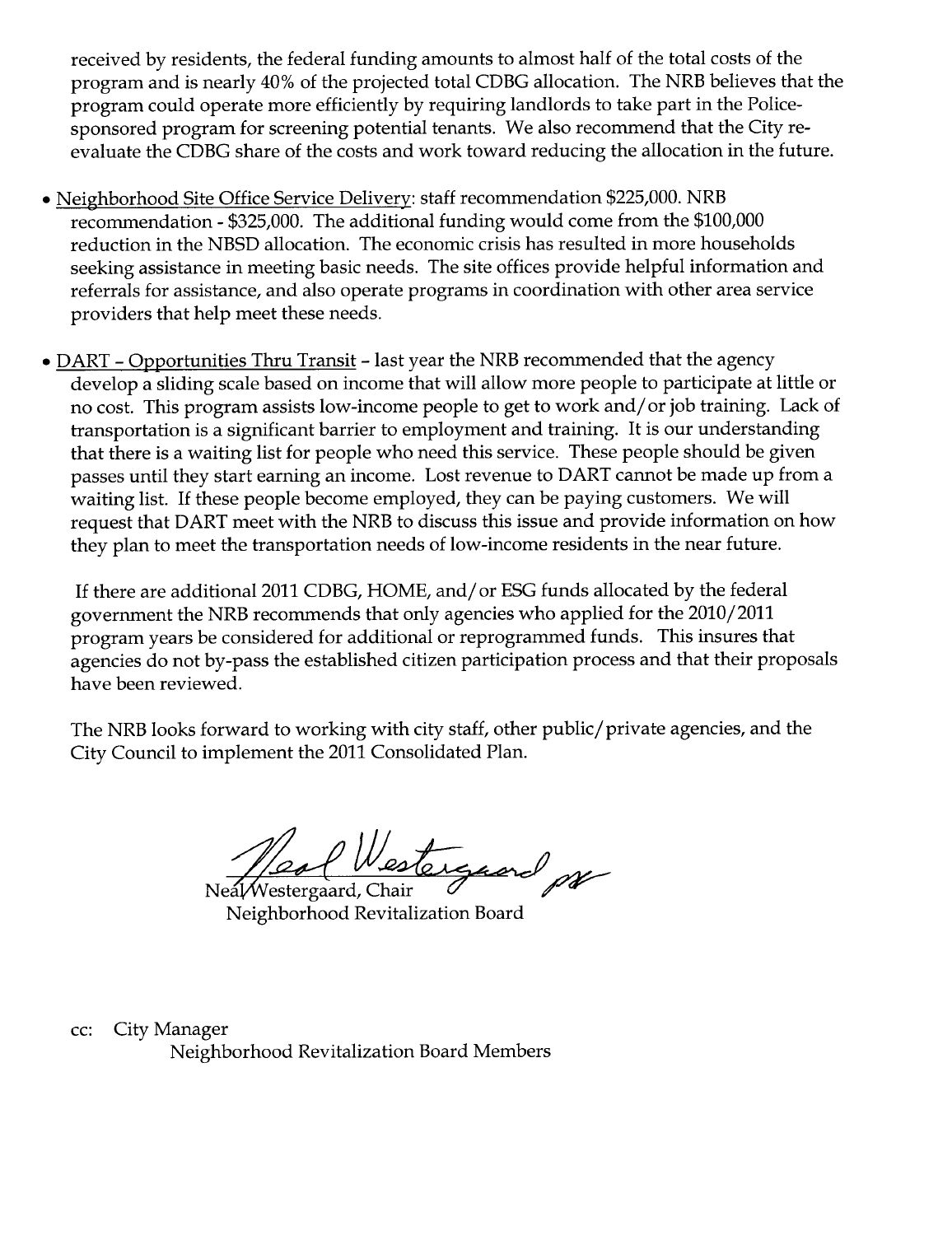| 2011 PROPOSALS                                         |             |          |          |             |          |                          |  |
|--------------------------------------------------------|-------------|----------|----------|-------------|----------|--------------------------|--|
|                                                        |             |          |          |             |          |                          |  |
|                                                        |             |          |          |             |          |                          |  |
|                                                        |             |          |          |             |          |                          |  |
|                                                        |             |          |          |             |          |                          |  |
|                                                        | í           |          |          |             |          |                          |  |
| Code Enforcement                                       |             |          |          |             |          |                          |  |
| NID - NH Based Service Delivery                        | \$1,064,184 |          |          | \$1,416,184 |          | \$1,416,184              |  |
| Econ. Development - Commercial Redevelopment           |             |          |          |             |          |                          |  |
| OED-Neighborhood Commercial Revit. Loan Program        | \$100,000   |          |          |             |          |                          |  |
| Economic Development - Microenterprises                |             |          |          | \$100,000   |          | \$100,000                |  |
| OED-Economic Development Financial Ast. Program        | \$100,000   |          |          |             |          |                          |  |
| <b>SED Microenterprise Development</b>                 | \$50,000    |          |          | \$100,000   |          | \$100,000                |  |
|                                                        |             |          | \$25,000 | \$25,000    |          | \$25,000                 |  |
| Homeless - Emergency Shelter & Support Services        |             |          |          |             |          |                          |  |
| Catholic Charities-St. Joseph Emergency Family Shelter |             | \$27,000 |          |             | \$27,000 | \$27,000                 |  |
| Central lowa Shelter-Community Kitchen                 | \$45,000    |          | \$22,500 | \$22,500    |          | \$22,500                 |  |
| Central lowa Shelter - Emergency Homeless Shelter      |             | \$50,000 |          |             | \$50,000 | \$50,000                 |  |
| Central Iowa Shelter - Transit Shuttle Service         | \$20,000    |          | \$10,000 | \$10,000    |          | \$10,000                 |  |
| CFI-Family Violence Center                             |             | \$30,000 |          |             | \$30,000 |                          |  |
| HHM - New Directions Shelter                           | \$40,000    |          | \$20,000 | \$20,000    |          | \$20,000<br>\$30,000     |  |
| IHYC - Reggie's Place - (\$50,000 - Rent - one time)   | \$70,000    |          | \$10,000 | \$10,000    |          | \$10,000                 |  |
| PHC - Clinic Operations Support                        | \$22,000    |          | \$11,000 | \$11,000    |          | \$11,000                 |  |
| Homeless-Transitional Housing & Support Services       |             |          |          |             |          |                          |  |
| Beacon - Transitional Housing & Support Services       |             | \$35,000 |          |             | \$35,000 | \$35,000                 |  |
| CFI-Compass Project                                    | \$20,000    |          | \$10,000 | \$10,000    |          | \$10,000                 |  |
| Criminal Justice - Hansen House                        | \$15,000    |          | င္တ      |             |          | $\overline{\mathbf{50}}$ |  |
| Home Connection - Transitional Housing Program         | \$24,786    | \$11,853 | \$12,393 | \$11,500    | \$11,853 | \$23,353                 |  |
| IHYC - Transitional Living/St. Outreach                |             | \$24,000 |          |             | \$24,000 | \$24,000                 |  |
| MECCA - Transitional Housing                           | \$21,000    |          | \$10,500 | \$10,500    |          | \$10,500                 |  |
| <b>YWCA - Operating Costs</b>                          | ន្ធ         |          | \$OJ     |             |          | ę,                       |  |
|                                                        |             |          |          |             |          |                          |  |

City of Des Moines

Page 1

10/7/2010

 $\frac{1}{12}$ 

154